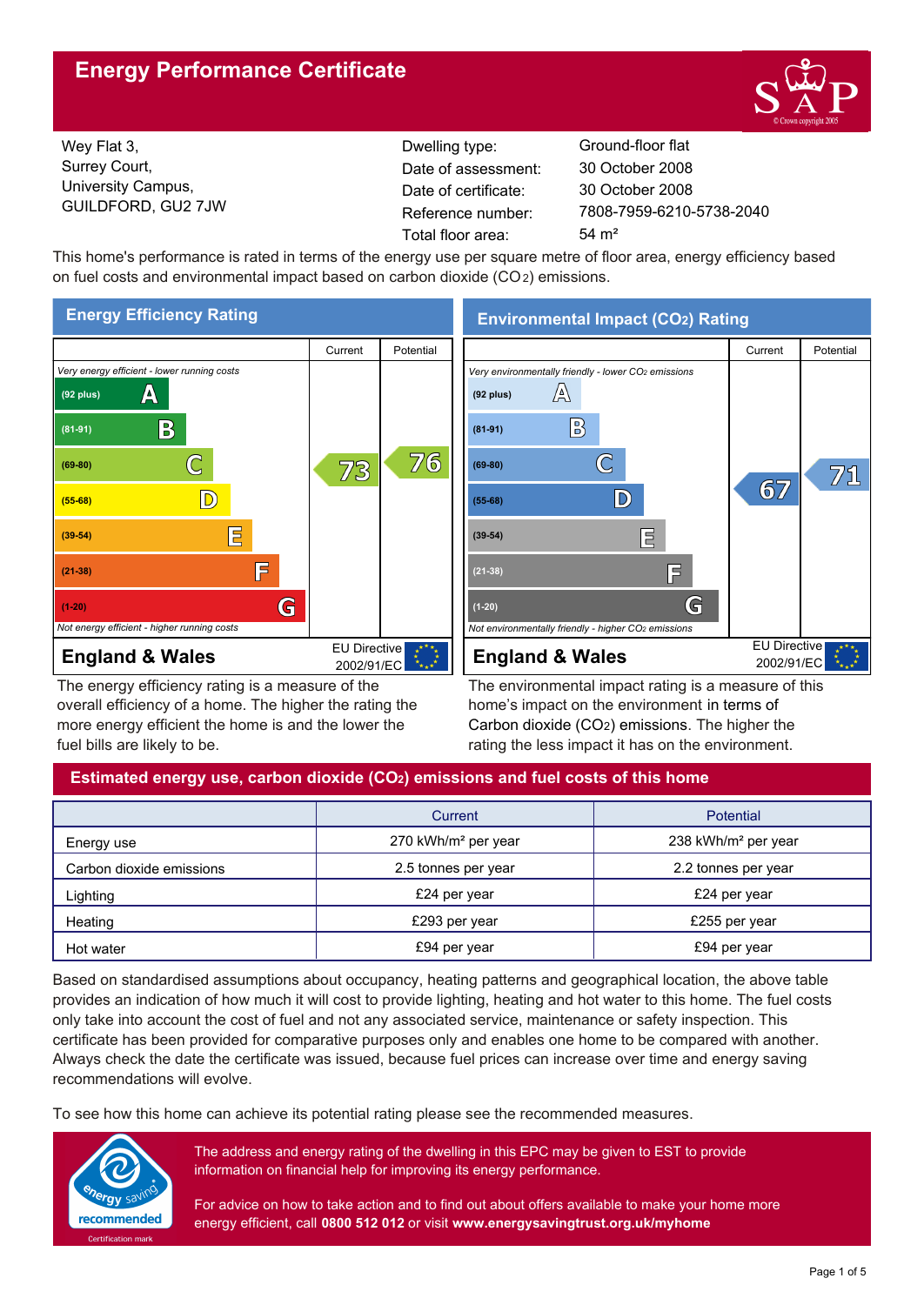#### **About this document**

The Energy Performance Certificate for this dwelling was produced following an energy assessment undertaken by a qualified assessor, accredited by Elmhurst Energy Systems, to a scheme authorised by the Government. This certificate was produced using the RdSAP 2005 assessment methodology and has been produced under the Energy Performance of Buildings (Certificates and Inspections) (England and Wales) Regulations 2007 as amended. A copy of the certificate has been lodged on a national register.

| Assessor's accreditation number: | EES/002004                                     |
|----------------------------------|------------------------------------------------|
| Assessor's name:                 | Gary John Ryan                                 |
| Company name/trading name:       | <b>Energy Assess UK Limited</b>                |
| Address:                         | 5 Bryanstone Close, Guildford, Surrey, GU2 9UJ |
| Phone number:                    | 07894 801 963                                  |
| Fax number:                      | 01483 829557                                   |
| E-mail address:                  | gary@energyassessuk.com                        |
| Related party disclosure:        |                                                |

#### **If you have a complaint or wish to confirm that the certificate is genuine**

Details of the assessor and the relevant accreditation scheme are as above. You can get contact details of the accreditation scheme from their website at www.elmhurstenergy.co.uk together with details of their procedures for confirming authenticity of a certificate and for making a complaint.

## **About the building's performance ratings**

The ratings on the certificate provide a measure of the building's overall energy efficiency and its environmental impact, calculated in accordance with a national methodology that takes into account factors such as insulation, heating and hot water systems, ventilation and fuels used. The average Energy Efficiency Rating for a dwelling in England and Wales is band E (rating 46).

Not all buildings are used in the same way, so energy ratings use 'standard occupancy' assumptions which may be different from the specific way you use your home. Different methods of calculation are used for homes and for other buildings. Details can be found at www.communities.gov.uk/epbd.

Buildings that are more energy efficient use less energy, save money and help protect the environment. A building with a rating of 100 would cost almost nothing to heat and light and would cause almost no carbon emissions. The potential ratings on the certificate describe how close this building could get to 100 if all the cost effective recommended improvements were implemented.

## **About the impact of buildings on the environment**

One of the biggest contributors to global warming is carbon dioxide. The way we use energy in buildings causes emissions of carbon. The energy we use for heating, lighting and power in homes produces over a quarter of the UK's carbon dioxide emissions and other buildings produce a further one-sixth.

The average household causes about 6 tonnes of carbon dioxide every year. Adopting the recommendations in this report can reduce emissions and protect the environment. You could reduce emissions even more by switching to renewable energy sources. In addition there are many simple everyday measures that will save money, improve comfort and reduce the impact on the environment. Some examples are given at the end of this report.

#### **Visit the Government's website at www.communities.gov.uk/epbd to:**

- Find how to confirm the authenticity of an energy performance certificate
- Find how to make a complaint about a certificate or the assessor who produced it •
- Learn more about the national register where this certificate has been lodged •
- Learn more about energy efficiency and reducing energy consumption •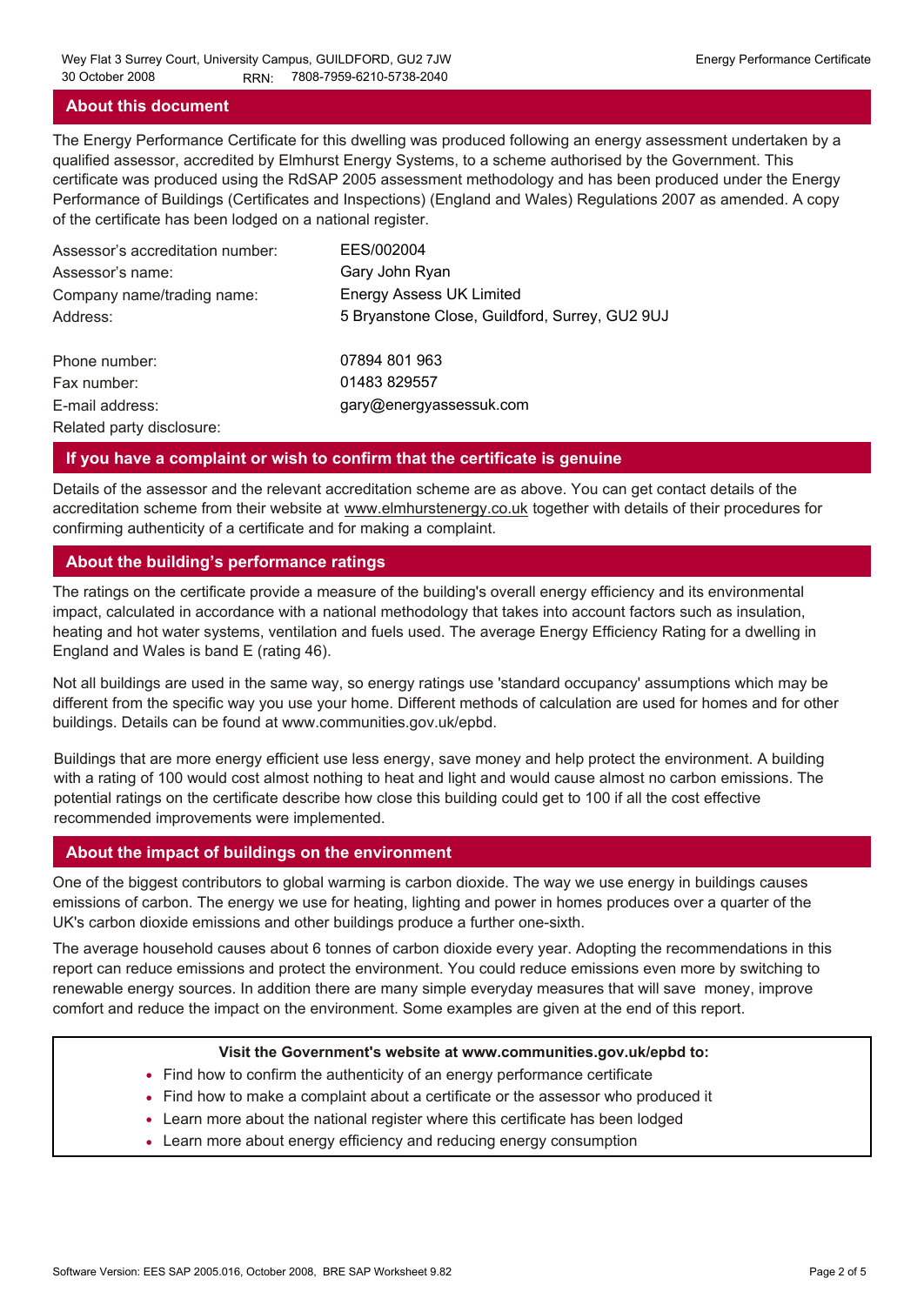## Recommended measures to improve this home's energy performance

Wey Flat 3, Surrey Court, University Campus, GUILDFORD, GU2 7JW Date of certificate:

Reference number: 7808-7959-6210-5738-2040 30 October 2008

## **Summary of this home's energy performance related features**

The following is an assessment of the key individual elements that have an impact on this home's performance rating. Each element is assessed against the following scale: Very poor / Poor / Average / Good / Very good.

| Description<br>Elements                   |                                                                    | Current performance |           |
|-------------------------------------------|--------------------------------------------------------------------|---------------------|-----------|
|                                           | <b>Energy Efficiency</b>                                           | Environmental       |           |
| Walls                                     | Cavity wall, as built, no insulation (assumed)                     | Poor                | Poor      |
| Roof                                      | (another dwelling above)                                           |                     |           |
| Floor                                     | Solid, no insulation (assumed)                                     |                     |           |
| <b>Windows</b>                            | Partial double glazing                                             | Poor                | Poor      |
| Main heating                              | Community scheme                                                   | Good                | Good      |
| Main heating controls                     | Flat rate charging, no thermostatic control of room<br>temperature | Very poor           | Very poor |
| Secondary heating                         | None                                                               |                     |           |
| Hot water                                 | From main system                                                   | Very good           | Very good |
| Lighting                                  | Low energy lighting in all fixed outlets                           | Very good           | Very good |
| Current energy efficiency rating          |                                                                    | C <sub>73</sub>     |           |
| Current environmental impact (CO2) rating |                                                                    |                     | D 67      |

## **Low and zero carbon energy sources**

None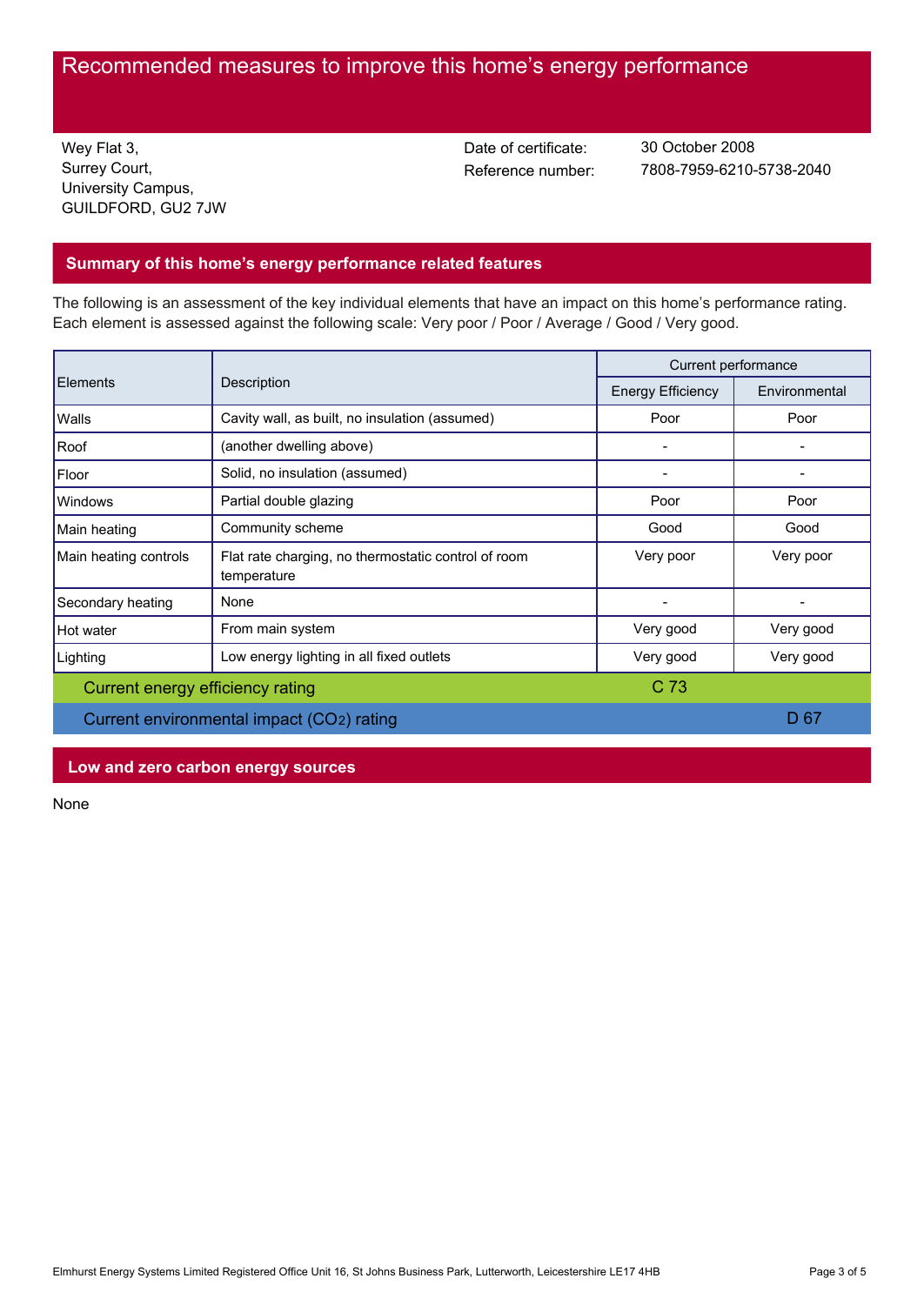#### **Recommendations**

The measures below are cost effective. The performance ratings after improvement listed below are cumulative, that is they assume the improvements have been installed in the order that they appear in the table.

|                                             | <b>Typical savings</b> | Performance ratings after improvement |                      |
|---------------------------------------------|------------------------|---------------------------------------|----------------------|
| Lower cost measures (up to £500)            | per year               | Energy efficiency                     | Environmental impact |
| Cavity wall insulation                      | £38                    | C 76                                  | C <sub>71</sub>      |
| Total                                       | £38                    |                                       |                      |
| Potential energy efficiency rating          |                        | C 76                                  |                      |
| Potential environmental impact (CO2) rating |                        |                                       | C <sub>71</sub>      |

## **Further measures to achieve even higher standards**

The further measures listed below should be considered in addition to those already specified if aiming for the highest possible standards for this home. However you should check the conditions in any covenants, planning conditions, warranties or sale contracts.

| 2 Replace single glazed windows with low-E double<br>qlazinq | £37 | C 79 | C.75 |
|--------------------------------------------------------------|-----|------|------|
| Enhanced energy efficiency rating                            |     | C.79 |      |
| Enhanced environmental impact (CO2) rating                   |     |      | C 75 |

Improvements to the energy efficiency and environmental impact ratings will usually be in step with each other. However, they can sometimes diverge because reduced energy costs are not always accompanied by a reduction in carbon dioxide (CO2) emissions.